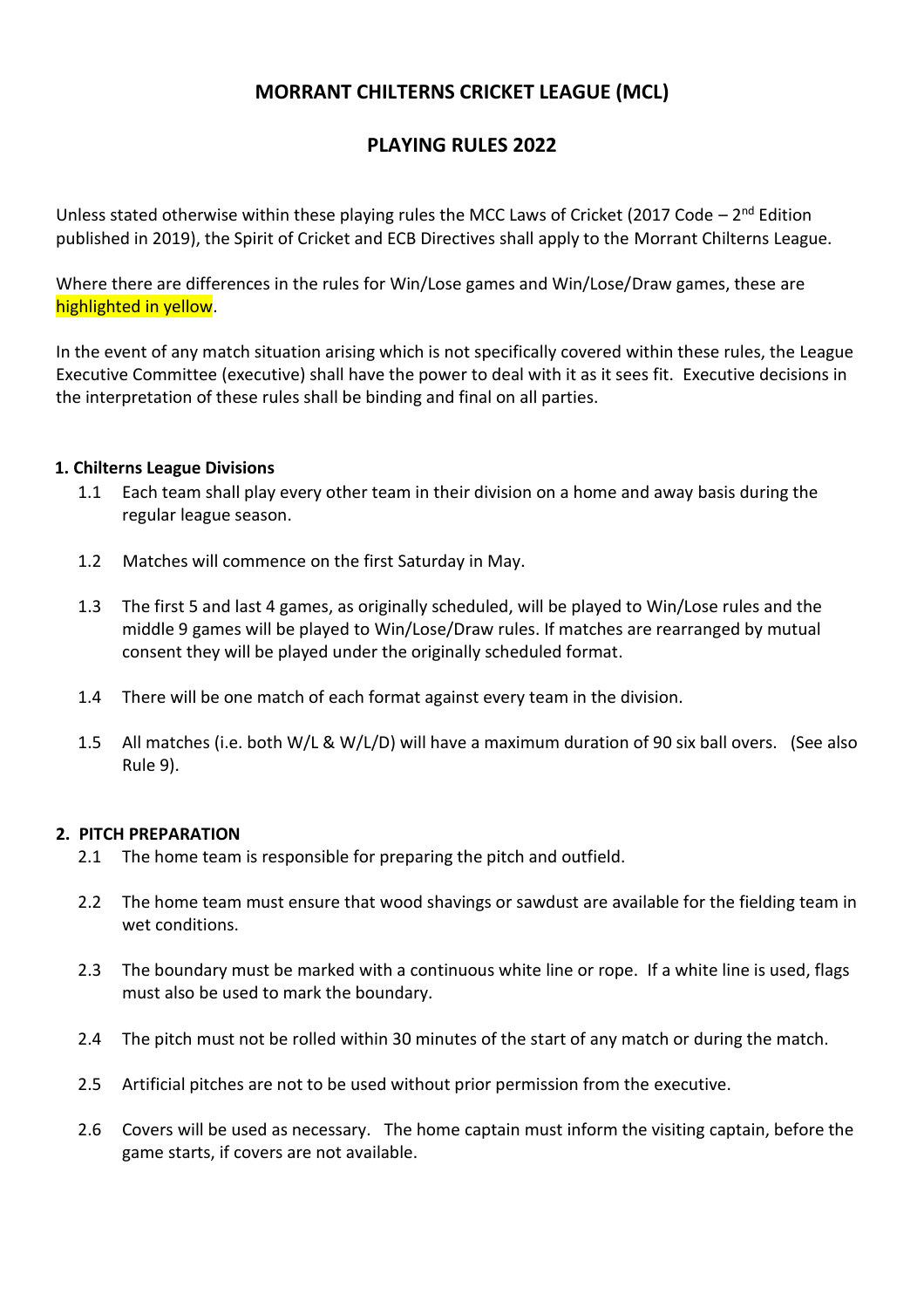### **3. THE PLAYERS**

- 3.1. The Morrant Chilterns League is a recreational cricket league and no player may receive remuneration of any sort for playing.
- 3.2 Players recorded on th[e play-cricket.com](http://play-cricket.com/) database of the club, prior to a match, will be regarded as a 'bona fide' playing member of the club. The team for the match must be published on play-cricket with the correct players prior to the match starting, failure to do this will result in a 3 point deduction for the offending team. Players reported on scorecards and not members of the club's play-cricket sub site will be considered ineligible players (see rule 3.8).
- 3.3 No player may play for more than two clubs in the League in any one season, with only one change of club being allowed. A player, having played in the current season may move clubs immediately, providing that the secretary of the first club is made aware and has no acceptable objection. The Hon. Fixture Secretary must be informed and the club playing the transferring player must have permission from the Hon. Fixture Secretary before he can play. Seven days must be allowed from informing the Hon. Fixture Secretary to receipt of written permission. No transfer will be allowed after 31st July of the current season.
- 3.4 On receipt of the *transfer request,* the Hon. Fixture Secretary will confirm with the club from which the player is transferring, by email, that there are no behavioural, financial or other impediments to prevent the transfer to the MCL member club.
- 3.5 Bona fide players within a club may move freely between their club teams during the regular season. In the last four matches of the season a club 2nd XI may play a maximum of one player who has made more than four appearances for the 1st XI during the previous six matches.
- 3.6 No player shall be allowed to be registered with more than one club at the same time.
- 3.7 The executive has the power to decide on any player's eligibility to play in the MCL.
- 3.8 Any team fielding one or more ineligible players will be deducted 10 points for each such player. If there are further transgressions the executive may take whatever action they deem necessary.
- 3.9 Any ban or suspension imposed on a player, club officer or official by the MCL will also apply to all other Leagues in England & Wales.
- 3.10 MCL will support any such ban or suspension imposed by other Leagues and Competitions managed under the auspices of the England & Wales Cricket Board, (ECB), or the International Cricket Council, (ICC).

### **4. SUBSTITUTES & RUNNERS.**

- 4.1 Substitute fielders are allowed in accordance with MCC Law 24. A substitute fielder cannot bowl, act as captain, or bat. He can keep-wicket (with the umpires' permission. This last point is a fairly recent change in the Law).
- 4.2 Substitute batsmen are not allowed.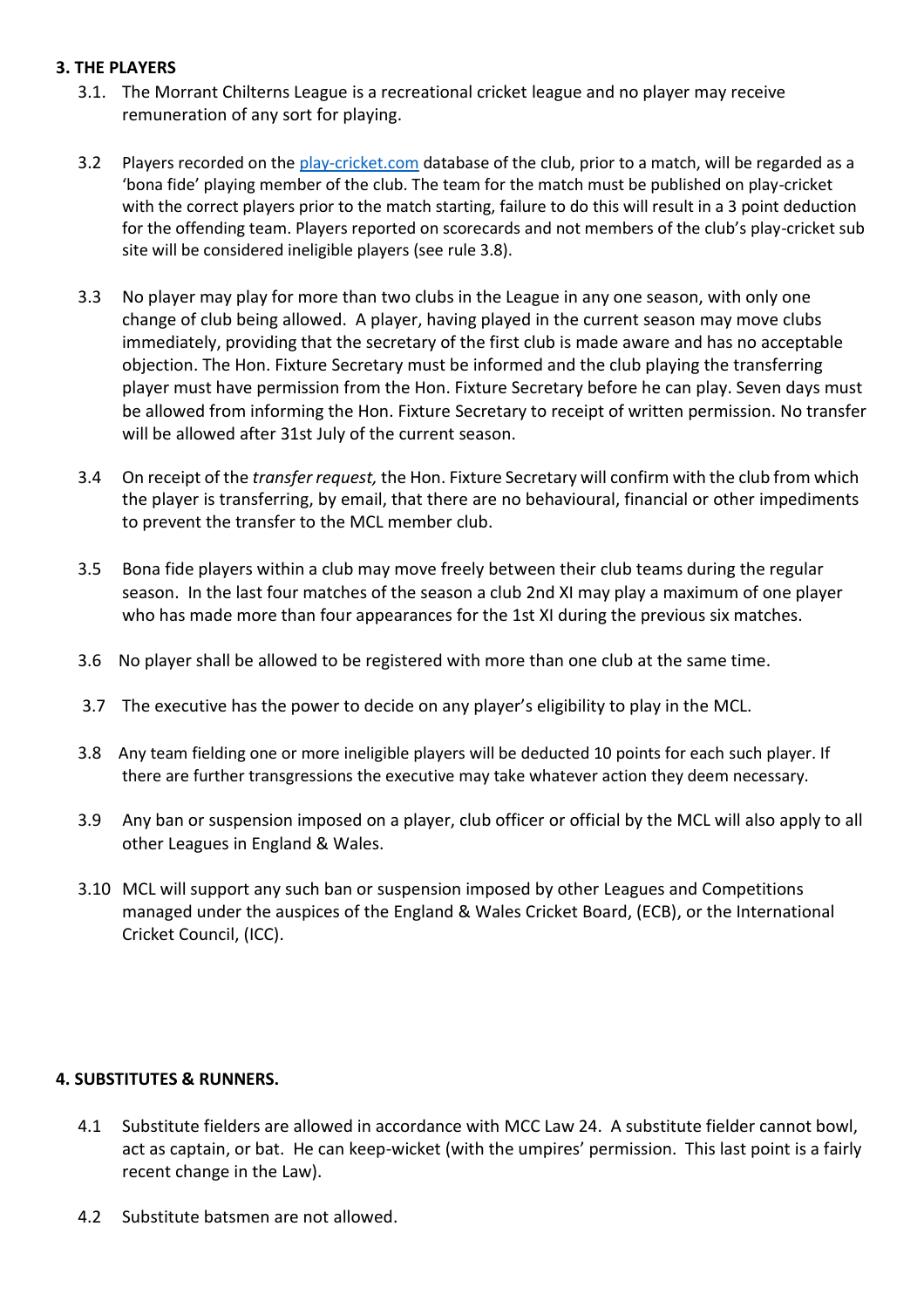4.3 Runners for batsmen are allowed in accordance with MCC Law 25.

Please Note: These last two are often different in some other forms of cricket. We are using the official MCC version of the Laws.

## **5. UMPIRES & SCORERS**

- 5.1 All MCL teams are expected to nominate a competent umpire, preferably one who has done an ECB ACO Umpires Course.
- 5.2 Umpires will be expected to be ready to meet with the captains not later than 30 minutes before the scheduled start of the match to receive the team cards.
- 5.3 Umpires will conduct pre-match activities, including supervising the Toss.
- 5.4 Umpires shall be on the field of play 5 minutes before the starting time.
- 5.5 In the event of only one appointed umpire being available, that umpire is under no obligation to stand at both ends.
- 5.6 If the only umpire available agrees to stand at both ends, a 'player/umpire' from the batting team shall stand as square leg umpire to carry out all the normal square leg umpiring duties.
- 5.7 Umpires will be expected to remain at the ground for 30 minutes after the conclusion of the match, to meet with the captains and to sign the Home Scorebook or agree the Digital Scorebook as being an accurate record of the match.
- 5.8 Each club is expected to provide a competent scorer for a league match.
- 5.9 The home team must provide tables and chairs for scorers and a visible scoreboard

### **6. TEAM CARDS**

- 6.1 Both captains must provide, to the umpires, a completed and signed ECB Team Card before the toss. The card must identify any player who has not reached the age of 18 on the date of the match and show the specific age group of any player who is in the Under 19 age group or younger. (See also Rule 3.2)
- 6.2 Captains are responsible for including correct and **full** names of all players who take any part in any match on all scorecards to ensure accuracy of team and player statistics. (See also Rule 3.2)
- 6.3 Umpires are to ensure that the match record, Scorebook, or e-version, includes the named players from the Team card. Once this has been verified by the Umpires the Team cards may be discarded.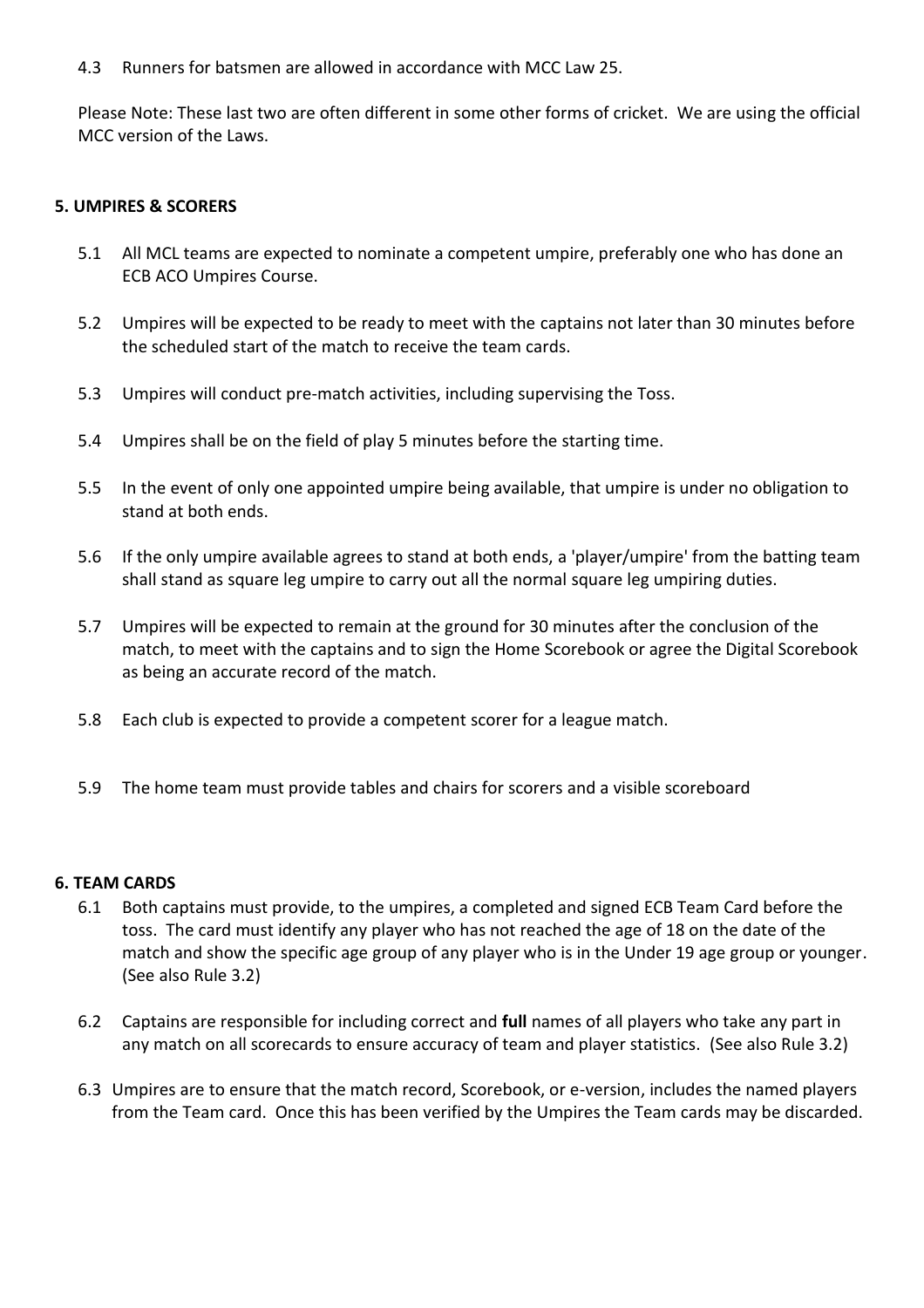# **7. START**

- 7.1 Matches shall commence at 13:00 (1:00 pm.)
- 7.2 The Start Time of a match may be changed by agreement between the captains and provided the appointed officials are notified.
- 7.3 The home team must pitch the wickets at least 30 minutes before the start time, weather permitting.
- 7.4 The captains or a nominated member of the team, shall toss for the choice of innings on the field of play, no later than 15 minutes before the scheduled start of the match. Failure to comply with this requirement results in the forfeiture of the Toss by the defaulting team.
- 7.5 The umpires shall inform the scorers of the result of the Toss.
- 7.6 Any team not having the minimum 8 players ready to start the match at 1:00pm shall, at the discretion of the executive, lose points. No match can start unless both teams have the minimum of 8 players ready to play. Any team failing to have at least 8 players ready to start a match by 1:30pm shall be deemed to have scratched and the penalties set out in Playing Rule 13 shall apply.

## **8. MATCH BALLS**

- 8.1 The home club shall provide 2 new 'League Approved' match balls and a minimum of 6 spare balls of various wear and tear to the Umpires before the Toss. Please note: Dukes balls are the League Approved make of ball for Chilterns League matches. In the CMB Premiership, Mid Bucks League Clubs may use Kookaburra balls.
- 8.2 A new ball must be used at the start of the 1st innings.
- 8.3.1 In Win/Lose games a new ball must also be used at the start of the 2<sup>nd</sup> innings.
- 8.3.2 In Win/Lose/Draw games a new ball must be provided for the start of the  $2<sup>nd</sup>$  Innings, but the fielding captain has the choice of starting with either the new ball or the ball in use at the end of the first innings. The Umpire will inform the batsmen and scorers when the new ball is taken, at the start of, or at any time during the 2nd innings.

# **9. OVERS & FIELDING RESTRICTIONS**

- 9.1 All matches have a maximum duration of 90 six-ball overs.
- 9.2.1 In Win/Lose games both teams may bat for a maximum of 45 overs, unless bowled out. Unused overs from the first innings are **not** carried over to the second innings.
- 9.2.2 In Win/Lose/Draw games the team batting first may bat for a maximum of 47 complete overs, unless bowled out. Any unused complete overs from the 1st innings will be transferred to the 2nd innings

.

9.3.1 In a Win/Lose game, for a result to be achieved a match cannot commence, or re-start, if fewer than 40 overs can be completed (a minimum of 20 overs per side) in the available time, unless a result is achieved earlier.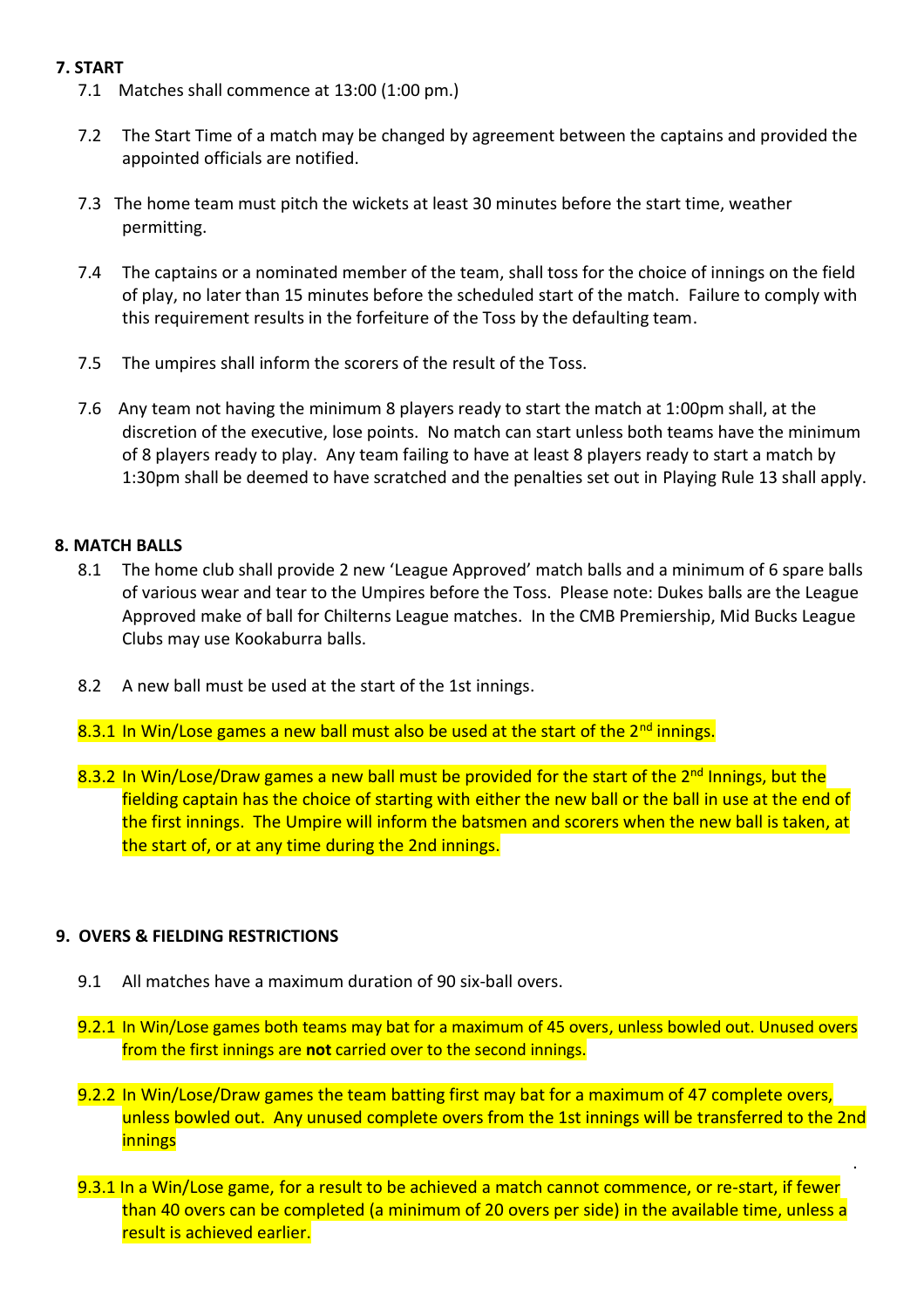- 9.3.2 In a Win/Lose/Draw game, for a result to be achieved a match cannot commence, or re-start, if fewer than 40 overs can be completed in the available time, unless a result is achieved earlier.
- 9.4 Teams are expected to bowl at a rate of at least 15 overs per hour.
- 9.5.1 In Win/Lose games no bowler shall be allowed to bowl more than 20% of the overs available at the start of the innings, or 20% of the revised number of overs remaining after an interruption if this limit has not already been exceeded. If the number of overs remaining is not divisible by 5 the number of overs per bowler shall be rounded up to the next whole number as necessary.
- 9.5.2 In Win/Lose/Draw games no bowler shall be allowed to bowl more than 25% of the overs available at the start of the innings, up to a maximum of 12 overs. This maximum shall not be reduced in rain affected matches once the innings has commenced.
- 9.6 ECB Directives for Fast Bowling for Junior Players shall be observed at all times regardless of maximum overs stated in Rule 9.7.
- 9.7.1 In Win/Lose games a fielding restriction area shall be marked as follows. Two semi-circles shall be drawn on the field of play. The semi-circles shall have as their centre the middle stump at either end of the pitch. The radius of each of the semi-circles shall be 30 yards (27.43 metres). The semicircles shall be linked by two parallel straight lines drawn on the field. The fielding restriction areas should be marked by continuous painted white lines or 'dots' at 5 yard (4.57 metres) intervals, each 'dot' to be covered with a white plastic disc. At the moment of delivery no more than five players maybe outside the fielding restriction area. In the event of any contravention of this rule, the square-leg umpire shall call and signal 'no-ball'. The umpire shall inform the bowler or the fielding captain of the reason for the 'no-ball' before the bowler commences his run up for the next delivery. If the umpire fails to inform the bowler or captain and calls 'no-ball' for the same offence from the next ball bowled in the same over the ball shall be considered void and will not be recorded.

9.7.2 In Win/Lose/Draw games a fielding restriction area will not apply.

# **10. GROUND, WEATHER AND LIGHT**

- 10.1 The umpires shall be the sole judges as to the fitness of the ground, weather and light.
- 10.2 The umpires shall decide whether the conditions are suitable for the match to start or to re-start after a break or interval. If the umpires cannot agree between themselves, play shall not start.
- 10.3 When the umpires decide that conditions are not fit for play before or during the 1st innings, *and after* 30 minutes of "accumulated stoppages", two overs shall be deducted for every complete 8 minutes lost – one over from each innings, until the number of overs remaining available for the first innings reaches zero at which point rule 10.4 starts to be applied.
- 10.4 Interruption to playing time in the 2nd innings, *and after* 30 minutes of "accumulated stoppages" (including the stoppages from the  $1<sup>st</sup>$  Innings or before) will result in a 1 over deduction for every complete 4 minutes of playing time lost, including time required to restart the match.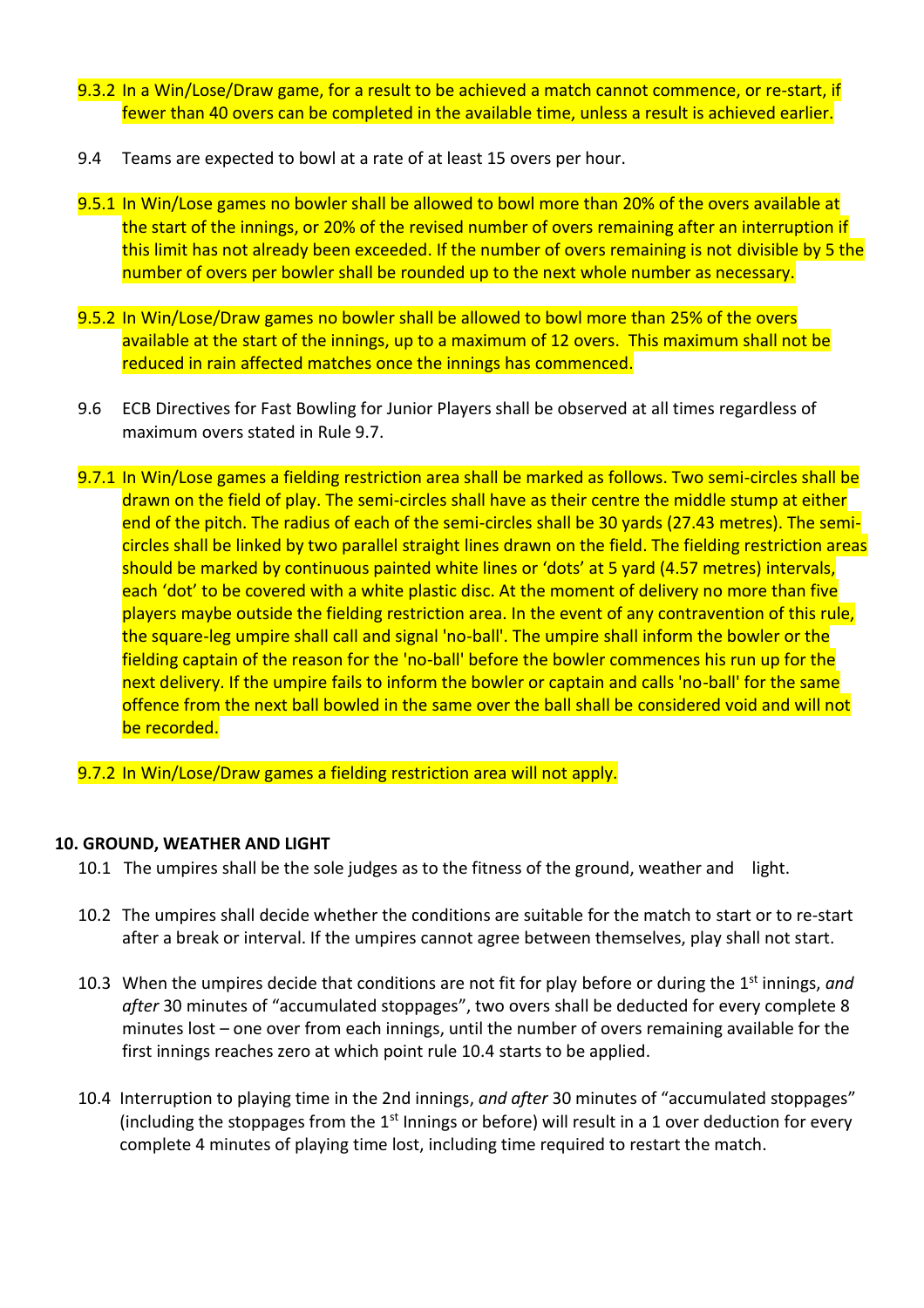10.5.1 In Win/Lose games, if overs are lost before the match commences, both teams shall face an equal number of overs and DLS does not apply unless further overs are lost. If overs are lost once play has commenced, they shall be deducted according to rules 10.3 and 10.4 and the DLS Calculator on the Play-Cricket scoring app shall be used to calculate a revised target for the team batting second.

10.5.2 In Win/Lose/Draw games there will be no revision of the target for the team batting second.

- 10.6 In the event of a delayed start or any interruption in play, the umpires shall record the time of the stoppage and the re-start time, and accumulated stoppage time, (including the time required to re-start the match), and shall be responsible for informing **both captains** and the scorers of:
	- 1. Any overs deducted, (if applicable)
	- 2. Any revised target score (if applicable)
	- 3. Overs and part-overs remaining, to complete the match.
- 10.7 If tea or a drinks break is taken during a stoppage, the time taken shall not count as part of the stoppage.
- 10.8 Following a delayed start, a decision must be made by 16:40 (4.40 pm) at the latest to start play, unless the captains have agreed earlier to cancel the match. There will be no tea break, just a 10 minute break between innings, the match shall be 40 overs.

# **11. CANCELLATION, CONCEDED AND ABANDONED MATCHES**

- 11.1 In extreme weather conditions, league matches may be cancelled prior to 1:00pm on Saturday, providing that both captains (or their nominated representatives) agree. Results must be posted on Play-Cricket in accordance with Rule 18. If no agreement can be reached both teams must attend the match as normal.
- 11.2 In the event of a club with more than one team in the League only being able to field one team, the 1<sup>st</sup> XI match shall take priority. Any club scratching a 1<sup>st</sup> XI League fixture whilst on the same date fielding a full 2<sup>nd</sup> or 3<sup>rd</sup> XI will, subject to executive discretion, have all 2<sup>nd</sup> or 3<sup>rd</sup> XI points deducted for that date.
- 11.3 Fines for Scratching Matches

Any team scratching a match will be fined £40. These fines will be administrated by the Hon. Treasurer and credited to the affected club at the end of the season.

- 11.4.1 In Win/Lose games an abandoned match is one in which play has started, and due to the circumstances the minimum number of overs (20 per side) cannot be completed and neither side has already won the game.
- 11.4.2 In Win/Lose/Draw games an abandoned match is one in which play has started, and due to the circumstances cannot be completed. If the number of overs has been revised and these overs are not completed due to any circumstance, *without a result being achieved*, the match is considered abandoned. If the revised number of overs has been completed without a result being achieved, the match is drawn.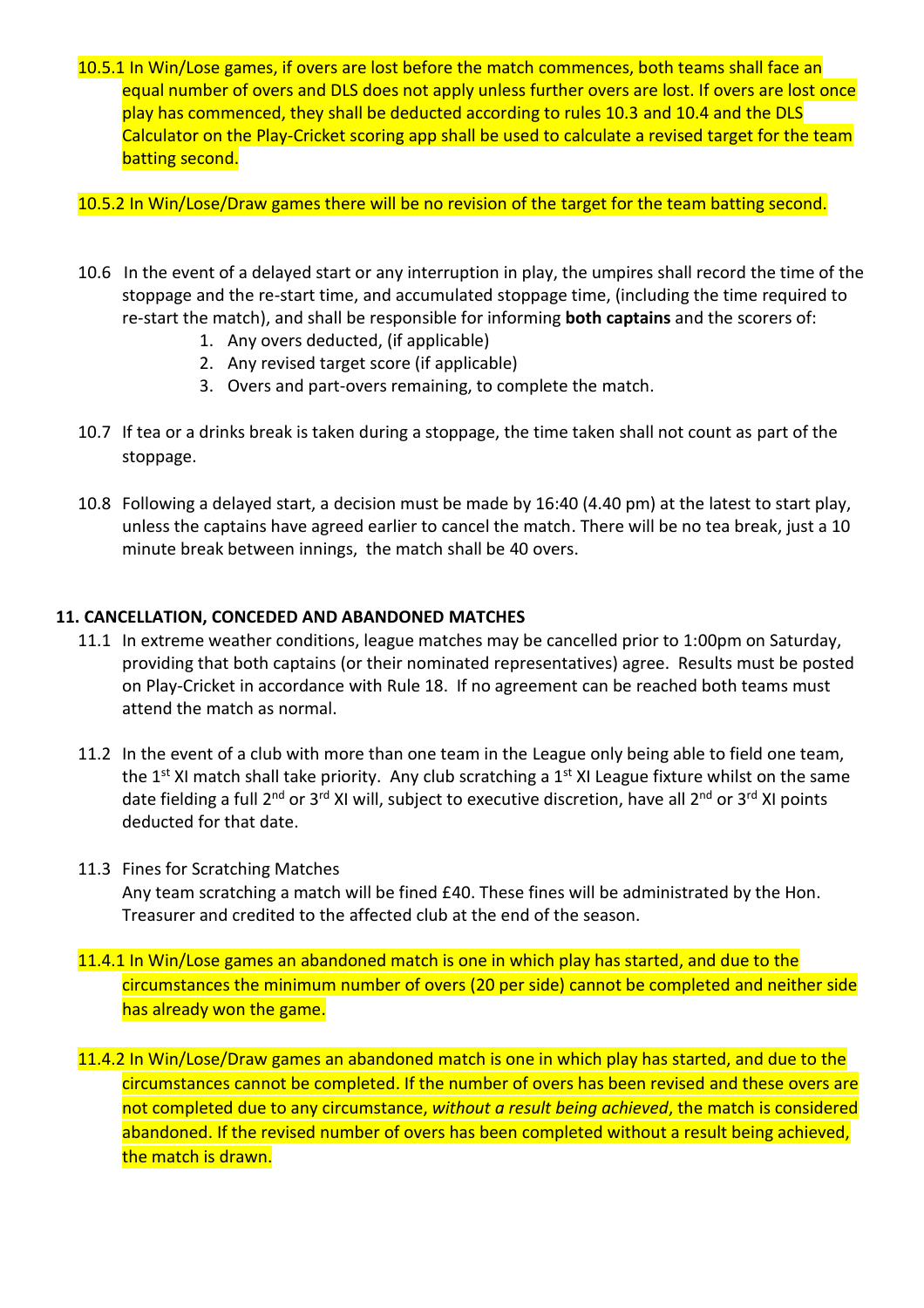#### **12. INTERVALS**

- 12.1 The Tea interval is up to 20 minutes. The break between innings is 10 minutes. Where the Tea interval is taken between innings, the interval shall be 30 minutes.
- 12.2 Tea will normally be taken between innings. With the agreement of both Captains and all non-player Umpires the Tea interval may be forfeit or taken at another time.
- 12.3 Where the first innings is closed before the end of the  $33<sup>rd</sup>$  over (counting any overs already lost as well as those played), only the interval between innings — 10 minutes — will be taken, and the 2nd innings commence. The side batting second should receive a minimum of 10 complete overs before Tea (more can be agreed as per 12.2).
- 12.4 In the event that the 2<sup>nd</sup> innings does start before tea, when the tea interval is taken it shall be 20 minutes.
- 12.5 One drinks interval is permitted during each innings. The umpires and captains may exercise discretion and agree to 2 or 3 drinks intervals in particularly hot weather. A drinks interval should be no longer than five minutes.

#### **13. POINTS**

13.1.1 In Win/Lose games points shall be awarded as follows:

Win 35 points

Tie 20 points

Loss - 0 points plus batting, bowling bonus points

A team conceding a match shall receive 0 points, the opposing team shall receive 35 points.

Cancelled match – 10 points Abandoned match – 10 points plus any bonus points earned Bonus points to be awarded as follows: Side batting first (irrespective of toss result):

1st innings: 1 point for first 100 runs, and for each additional 25 runs (maximum 5 points) 2<sup>nd</sup> innings: 1 point for every 1 Wicket (maximum 9 points) Side batting second (irrespective of toss result):

1<sup>st</sup> innings: 1 point for every 2 Wickets (maximum 5 points) 2<sup>nd</sup> innings: 1 point for first 100 runs, and for each additional 25 runs (maximum 5 points) plus: Chasing a target  $>95\%$  of 1st innings score = 5 points  $>90\%$  of 1st innings score = 4 points >85% of 1st innings score = 3 points >80% of 1st innings score = 2 points  $>75\%$  of 1st innings score = 1 point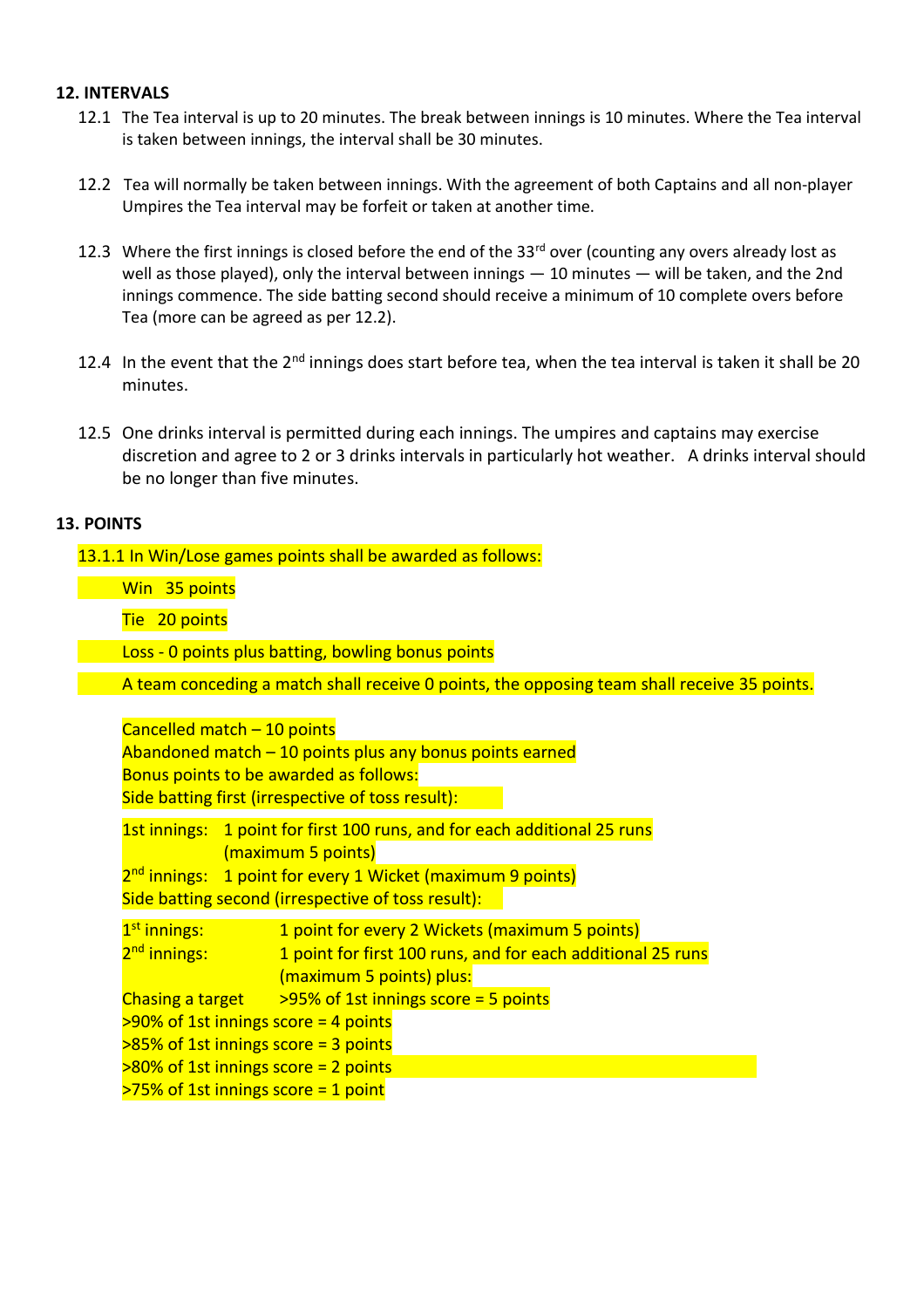*Summary of maximum points available:*

| Win:       | 35 points |
|------------|-----------|
| Tie:       | 20 points |
| Loss:      | 15 points |
| Cancelled: | 10 points |
| Abandoned  | 24 points |

13.1.2 In Win/Lose/Draw games points shall be awarded as per 13.1.1 Win/Lose games with the following addition:

Winning Draw 10 points plus any bonus points

The Winning Draw is awarded to the team with the greater runs.

Losing Draw 0 points plus bonus points The Losing Draw is awarded to the team with the lesser runs irrespective of any differential in overs faced.

*Summary of maximum points available:*

| Win:                 | 35 points |
|----------------------|-----------|
| Tie:                 | 20 points |
| <b>Winning draw:</b> | 24 points |
| Losing draw:         | 15 points |
| Loss:                | 15 points |
| Cancelled:           | 10 points |
| Abandoned            | 24 points |

## **14.1.1 TIE: Win/Lose**

A tied match is defined as a match in which the runs are equal after the final over of the second innings has been completed.

### **14.1.2 TIE: Win/Lose/Draw**

A tied match is defined as a match in which the runs are equal when the side batting second has lost all available wickets.

# **15. LEAGUE POSITIONS**

League positions shall be determined using the criteria set out below in the following order:

- a. The team with the most points
- b. The team with most wins
- c. The team with fewer losses
- d. The team with the most runs / wickets lost
- e. The team with the least runs conceded per wickets lost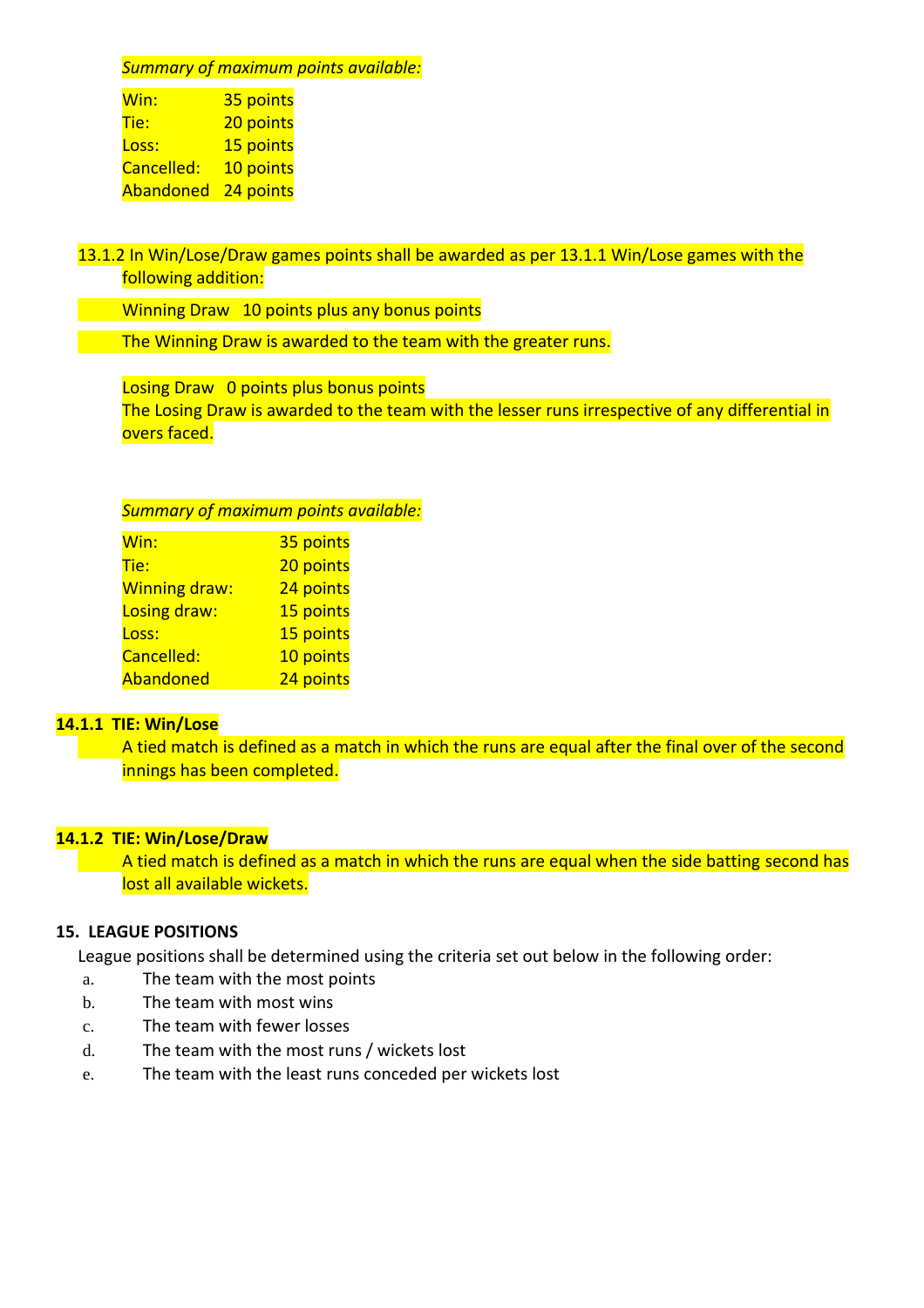In the unlikely event of two teams still being equal after criteria a. to e. above have been applied, the Executive Committee shall have the power to arrange a play-off match as below:

1. The match will be played on the 3rd Saturday in September of the same season.

2. It will be played on a neutral ground and neutral umpires will be appointed by the league.

3. The match will be of 45 overs per side with the limit of 9 overs per bowler.

4. The team scoring the most runs will be deemed the winner. In the event of a drawn match with scores finishing level the team losing least wickets shall be deemed the winner.

5. In the event of a tied match or runs and wickets being equal, the team batting first shall be the winner.

6. In the event of a play-off, all players shall have represented the club in at least 3 league matches during the season and in the event of a 2nd XI playoff, shall have played in at least 3 2nd XI matches during the season.

# **16. PROMOTION & RELEGATION**

16.1 Promotion to the CMB Premiership will normally be one team from the MCL and one team from the Mid Bucks League. Promotion and relegation between the MCL divisions will usually be two up and two down. In certain unavoidable circumstances the executive shall, at their discretion, alter these terms.

16.2

 i. No club shall have two teams in the same division. The first eleven will have priority in matters of promotion and relegation

ii. The bottom two teams in each division shall be relegated excepting the bottom

division.

iii. The top two teams in each division, from division one down, shall be promoted.

iv. If a team is due to be relegated but has a team in the division below, it shall not be

relegated.

 v. If a team is due to be relegated and its next lower team is due to be promoted to the division its higher team played in the previous season, both teams will remain in the division they played in during the current season.

 vi. If a team finishes in the relegation positions but has a team in the division below, the Executive Committee shall have the authority to relegate as follows

- 1) To relegate the third bottom team, provided it does not have a team in the division below.
- 2) If the third bottom team cannot be relegated, the fourth bottom team shall be relegated.
- 3) No team finishing above fourth from bottom shall be relegated.

vii) If a team finishes in the promotion positions but has a team in the division above, the Executive Committee shall have the authority to promote as follows

- 1) To promote the third from top team provided it does not have a team in the division above.
- 2) If the third from top team cannot be promoted, the fourth from top team shall be promoted.
- 3) No team finishing lower than fourth from top shall be promoted.
	- 16.3 Relegation from the CMB Premier League will usually be for the two teams finishing at the bottom of the league and will be to either Chilterns Division One or Mid Bucks Division One, depending on the team's original membership.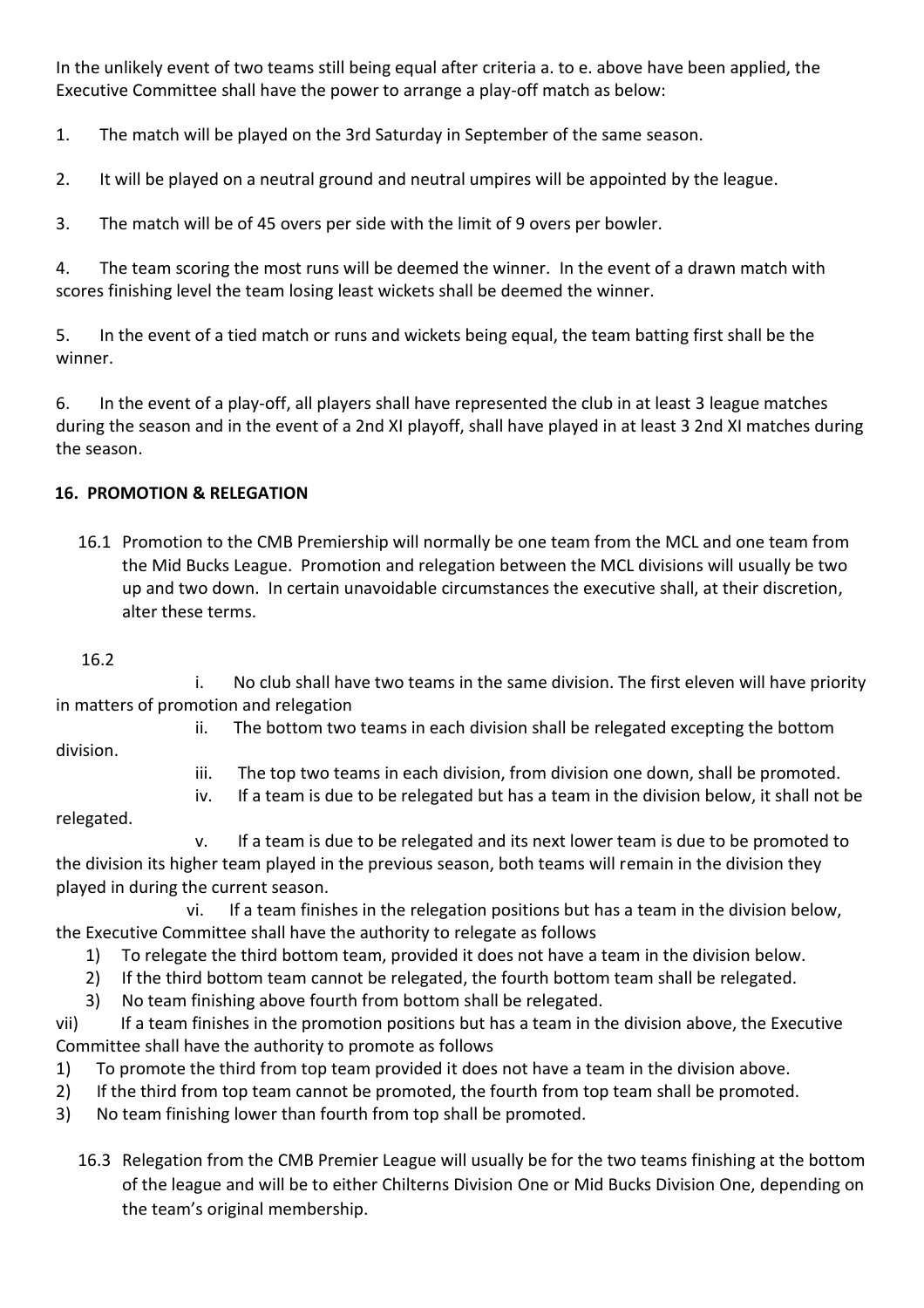#### **17. MATCH RECORD**

It is the responsibility of the HOME Captain, (or nominated representative) to ensure that the HOME match scorebook or digital record is accurate and completed at the end of the match. This is the record that should be agreed by the umpires as a true record of the match AND is the record that will be used in the event of a dispute or any report to the executive. The match scorebook or digital record MUST include: The result Accurate Start and Finish time for each innings of the match The family name and the given name of ALL the nominated players taking part in the match, even if they did not bat. Batting statistics Bowler statistics

Catches and Stumpings

### **18. REPORTING THE MATCH**

Although the task may be delegated, it is the responsibility of the HOME Captain to ensure that the match scorecard is accurately recorded and subsequently reported via www.play-cricket.com by the appointed time, i.e. The summary result must be posted by 11.00 hours on the Sunday following the match. The full match score card should be completed by 17.00 hours on the Monday following the match, including confirmation. (Remember to change X to a Tick).

This includes matches that are conceded, cancelled by either side, or abandoned due to inclement weather.

The Away Captain is required to verify and validate the match report by 17:00 hours on the Tuesday following the match, including confirmation. (Remember to change X to a Tick).

Each missed deadline by either Captain will result in a 5 points penalty.

Any queries or disputes must be reported by e-mail to the Hon. Fixture Secretary no later than 22:00 hours (10:00 pm) on the Tuesday following the match.

#### **19. APPEALS, DISPUTES AND QUERIES**

Any club having a Penalty imposed shall have the right of appeal to the League Secretary within 7 days of notification of the penalty being imposed.

#### **20. DISCIPLINE CODE**

The executive for the MCL expects the highest level of performance and player behaviour as outlined in the Discipline Code and the MCC

Spirit of Cricket — see separate league documents.

### **21. SHINING THE BALL**

The use of saliva on the ball is not permitted in any Chilterns League Match. Law 41.3 of the 2022 Code of Laws will apply from the start of the 2022 season for all Chilterns League and Premiership matches. The provisions of Law 41.3 are stated below in the notes.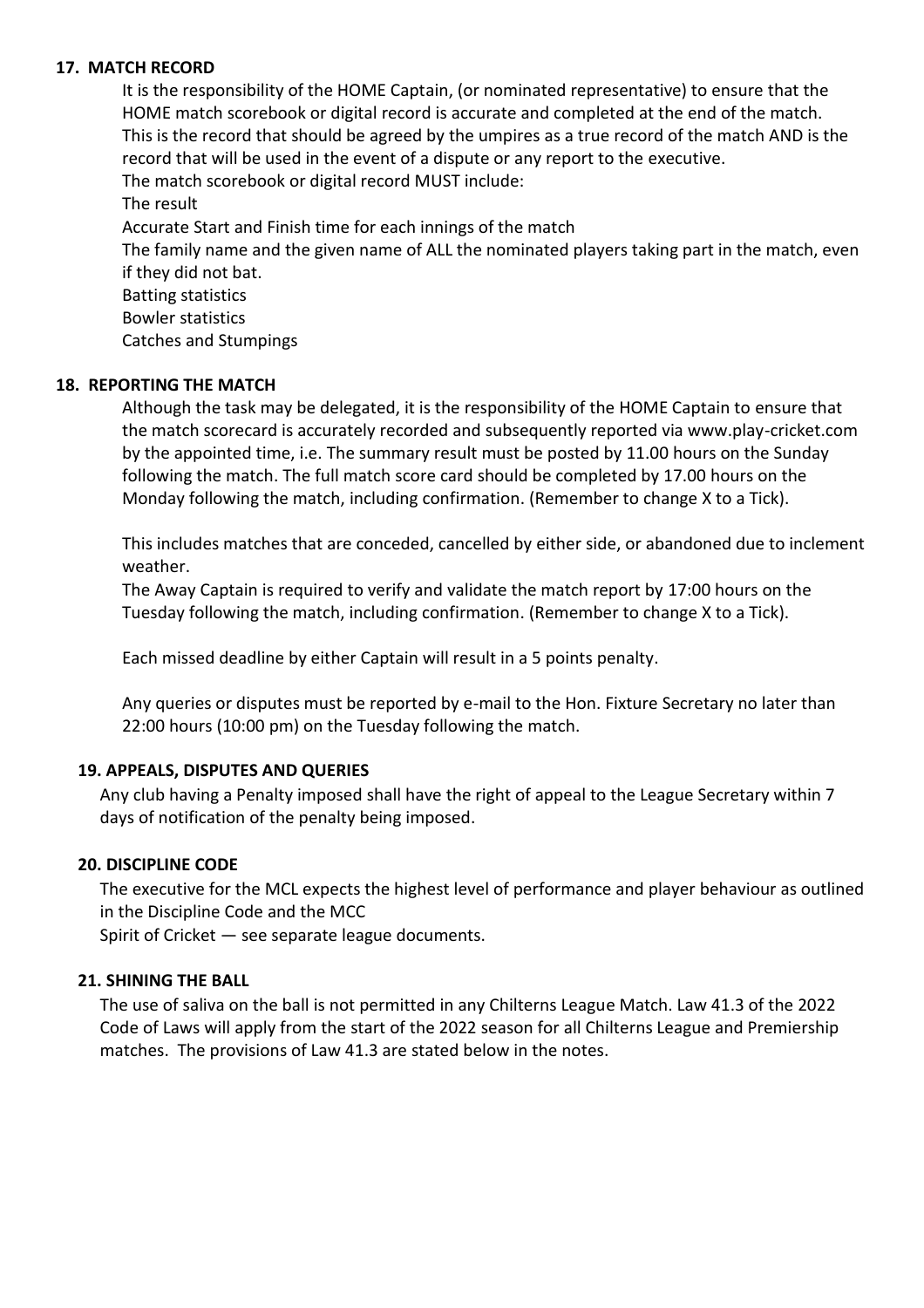#### **Notes**

### **Maximum overs per bowler for Win/Lose games.**

Overs Available at the start of the innings, or revised number of overs. Maximum overs per bowler.

| q |
|---|
| 8 |
| 7 |
| 6 |
| 5 |
| Δ |
|   |

#### **Maximum overs per bowler for Win/Lose/Draw games.**

| Overs Available at the start of the innings. | Maximum overs per bowler. |
|----------------------------------------------|---------------------------|
| 45 or more                                   | 12                        |
| $41 - 44$                                    | 11                        |
| $37 - 40$                                    | 10                        |
| $33 - 36$                                    | 9                         |
| $29 - 32$                                    | 8                         |
| $25 - 28$                                    |                           |
| $21 - 24$                                    | 6                         |
| Less than 21                                 | 5                         |
|                                              |                           |

### **ECB Directive for young fast bowlers.**

| Age                    | Maximum Overs per Spell | Maximum Overs per Day |
|------------------------|-------------------------|-----------------------|
| Up to $13$             |                         | 10                    |
| U/14 & U/15            | h                       | 12                    |
| U/16, U/17, U/18, U/19 |                         | 18                    |

## **ECB Safety Guidance on the Wearing of Cricket Helmets by Young Players**

In February 2000 the England and Wales Cricket Board (ECB) issued safety guidance on the wearing of helmets by young players up to the age of 18.

In brief, the guidance recommends that:

Helmets with a faceguard or grille should be worn when batting and when standing close to the stumps as a wicket keeper against a hard cricket ball in matches and in practice sessions.

· Young players should regard a helmet with a faceguard as a normal item of protective equipment when batting, together with pads, gloves and, for boys, an abdominal protector (box)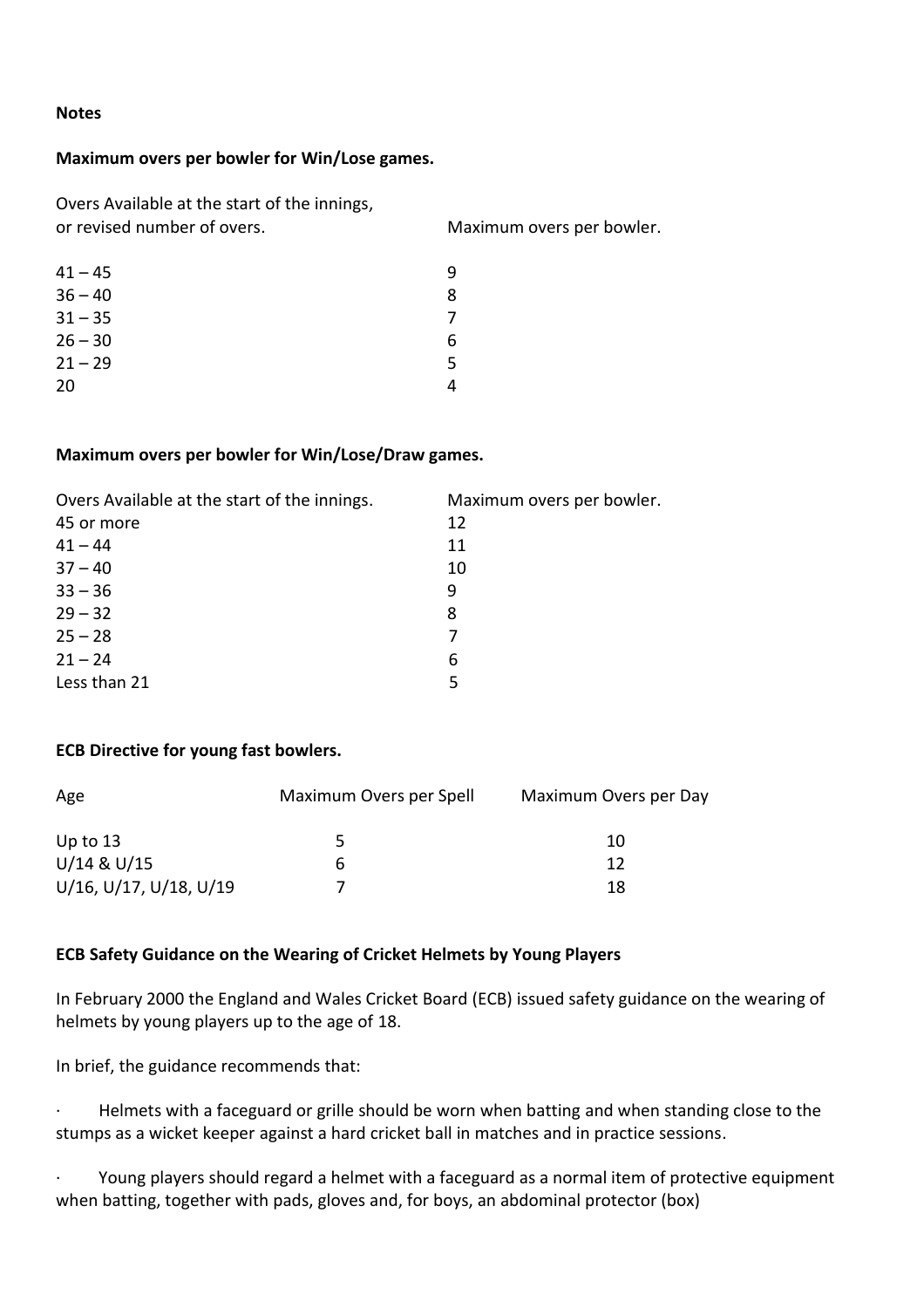Safety Guidelines on the wearing of helmets by young players must be enforced.

There are no permissible exceptions to this directive in The Chilterns League, i.e. all players up to the age of 18 must wear a helmet as per the above guidelines.

# **Law 41.3 The match ball – changing its condition**

- **41.3.1** The umpires shall make frequent and irregular inspections of the ball. In addition, they shall immediately inspect the ball if they suspect anyone of attempting to change the condition of the ball, except as permitted in 41.3.2.
- **41.3.2** It is an offence for any player to take any action which changes the condition of the ball.

Except in carrying out his/her normal duties, a batter is not allowed to wilfully damage the ball. See also Law 5.5 (Damage to the ball).

A fielder may, however

- 41.3.2.1 polish the ball on his/her clothing provided that no artificial substance is used, that the only natural substance used is sweat, and that such polishing wastes no time.
- 41.3.2.2 remove mud from the ball under the supervision of an umpire.
- 41.3.2.3 dry a wet ball on a piece of cloth that has been approved by the umpires.
- **41.3.3** The umpires shall consider the condition of the ball to have been unfairly changed if any action by any player does not comply with the conditions in 41.3.2.
- **41.3.4** If the umpires consider that the condition of the ball has been unfairly changed by a member or members of either side, they shall ask the captain of the opposing side if he/she would like the ball to be replaced. If necessary, in the case of the batting side, the batters at the wicket may deputise for their captain.
	- 41.3.4.1 If a replacement ball is requested, the umpires shall select and bring into use immediately, a ball which shall have wear comparable to that of the previous ball immediately prior to the contravention.
	- 41.3.4.2 Regardless of whether a replacement ball has been chosen to be used, the bowler's end umpire shall
		- award 5 Penalty runs to the opposing side.
		- if appropriate, inform the batters at the wicket and the captain of the fielding side that the ball has been changed and the reason for their action.
		- inform the captain of the batting side as soon as practicable of what has occurred.

The umpires together shall report the occurrence as soon as possible after the match to the Executive of the offending side and to any Governing Body responsible for the match, who shall take such action as is considered appropriate against the captain, any other individuals concerned and, if appropriate, the team.

**41.3.5** If the umpires agree that in the match there has been any further instance by that team of unfairly changing the condition of the ball, they shall

41.3.5.1 repeat the procedure in 41.3.4.1 and 41.3.4.2.

If the further offence is committed by the fielding side, additionally the bowler's end